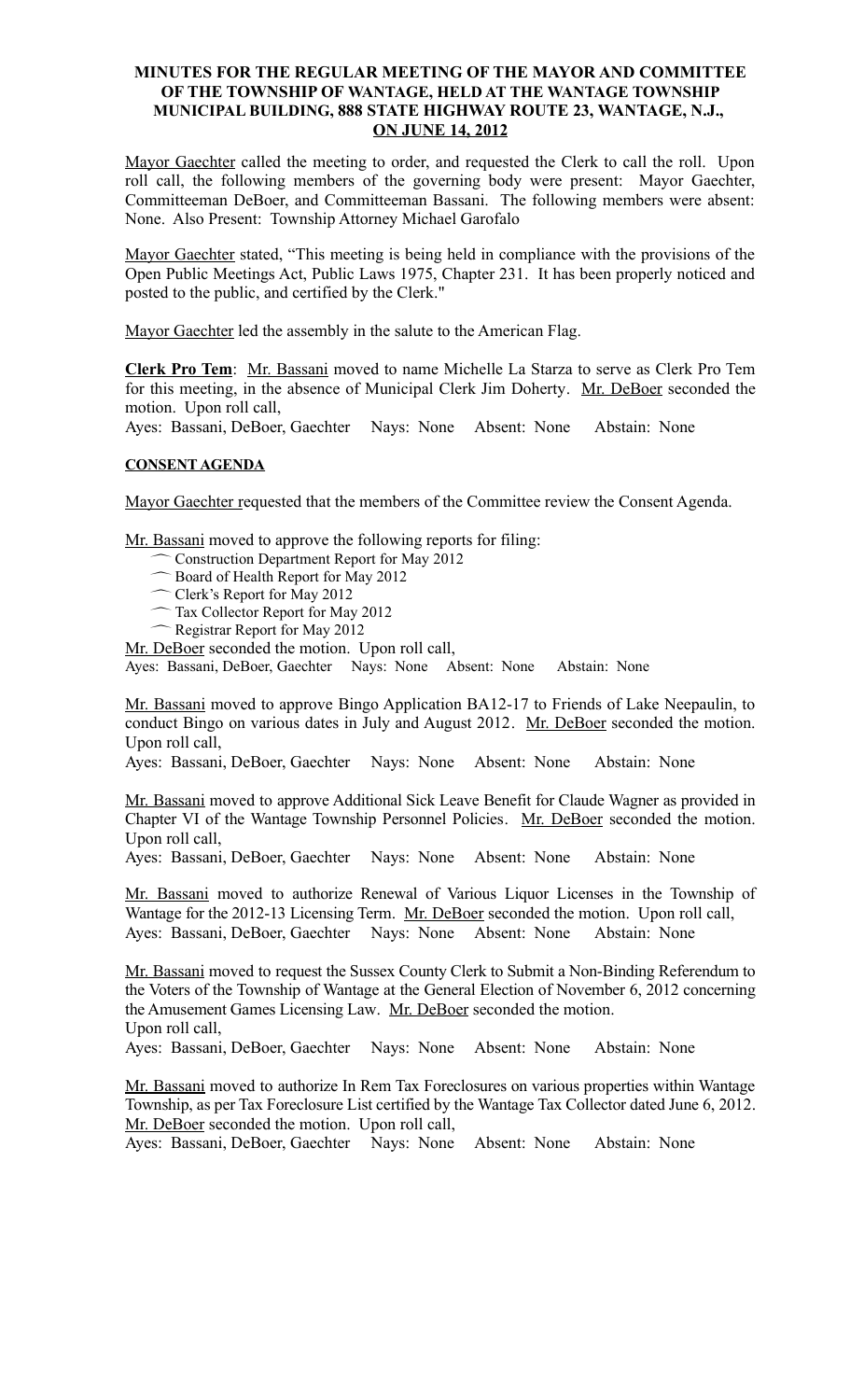### **PAGE TWO OF THE MINUTES OF JUNE 14, 2012**

#### **CONSENT AGENDA, continued**

Mr. Bassani moved to approve Change Order #2 to the contract "Improvements to Newton Avenue – Phase II", representing a reduction of \$13,740.42 to the contract price for adjustments in line item quantities used during the project, as per the recommendation of Township Engineer Harold Pellow dated June 4, 2012 . Mr. DeBoer seconded the motion. Upon roll call, Ayes: Bassani, DeBoer, Gaechter Nays: None Absent: None Abstain: None

Mr. Bassani moved to approve Change Order #3 to the contract "Improvements to the Newton Avenue, Newman Road, and County route 639 Intersection", representing an increase of \$1,474.10 to the contract price for adjustments in line item quantities used during the project, as per the recommendation of Township Engineer Harold Pellow dated June 4, 2012. Mr. DeBoer seconded the motion. Upon roll call,

Ayes: Bassani, DeBoer, Gaechter Nays: None Absent: None Abstain: None

Mr. Bassani moved to accept the Project entitled "Improvements to the Newton Avenue, Newman Road and County Route 639 Intersection", as recommended by the Township Engineer Harold Pellow in his letter dated 6/4/12. Mr. DeBoer seconded the motion. Upon roll call, Ayes: Bassani, DeBoer, Gaechter Nays: None Absent: None Abstain: None

Mr. Bassani moved to accept the Project entitled "Improvements to the Newton Avenue – Phase II", as recommended by the Township Engineer Harold Pellow in his letter dated 6/4/12. Mr. DeBoer seconded the motion. Upon roll call, Ayes: Bassani, DeBoer, Gaechter Nays: None Absent: None Abstain: None

Mr. Bassani moved to accept the Project entitled "Drainage Improvements on Old Clove Road", as recommended by the Township Engineer Harold Pellow in his letter dated 6/5/12. Mr. DeBoer seconded the motion. Upon roll call,

Ayes: Bassani, DeBoer, Gaechter Nays: None Absent: None Abstain: None

Mr. Bassani moved to approve the use of municipal roads for the Annual "Ride Against Aids" Bicycle Ride Event from High Point to Cape May. Mr. DeBoer seconded the motion. Upon roll call,

Ayes: Bassani, DeBoer, Gaechter Nays: None Absent: None Abstain: None

Mr. Bassani moved to authorize the refund of \$1,888.00 to Sussex Rural Electric Cooperative representing unused escrow deposits upon completion of Land Use applications on Block 113 Lot 1, Application Number L-3-2010. Mr. DeBoer seconded the motion. Upon roll call, Ayes: Bassani, DeBoer, Gaechter Nays: None Absent: None Abstain: None

Mr. Bassani moved to authorize the refund of a tax sale premium in the amount of 9,500.00 to Royal Tax Lien Service, LLC, on Block 140 Lot 1.02. Mr. DeBoer seconded the motion. Upon roll call,

Ayes: Bassani, DeBoer, Gaechter Nays: None Absent: None Abstain: None

Mr. Bassani moved to approve Change Order #1 to the contract "Proposed Drainage Improvements on Old Clove Road", representing a decrease of \$2,839.23 to the contract price for adjustments in line item quantities used during the project, as per the recommendation of Township Engineer Harold Pellow dated June 5, 2012. Mr. DeBoer seconded the motion. Upon roll call,

Ayes: Bassani, DeBoer, Gaechter Nays: None Absent: None Abstain: None

### **ADMINISTRATOR REPORT**

M. LaStarza requested an executive session to include Patrick Stefanelli for "A matter involving the terms and conditions of employment of current and prospective employees, and evaluation of the performance of public employees employed by the public body".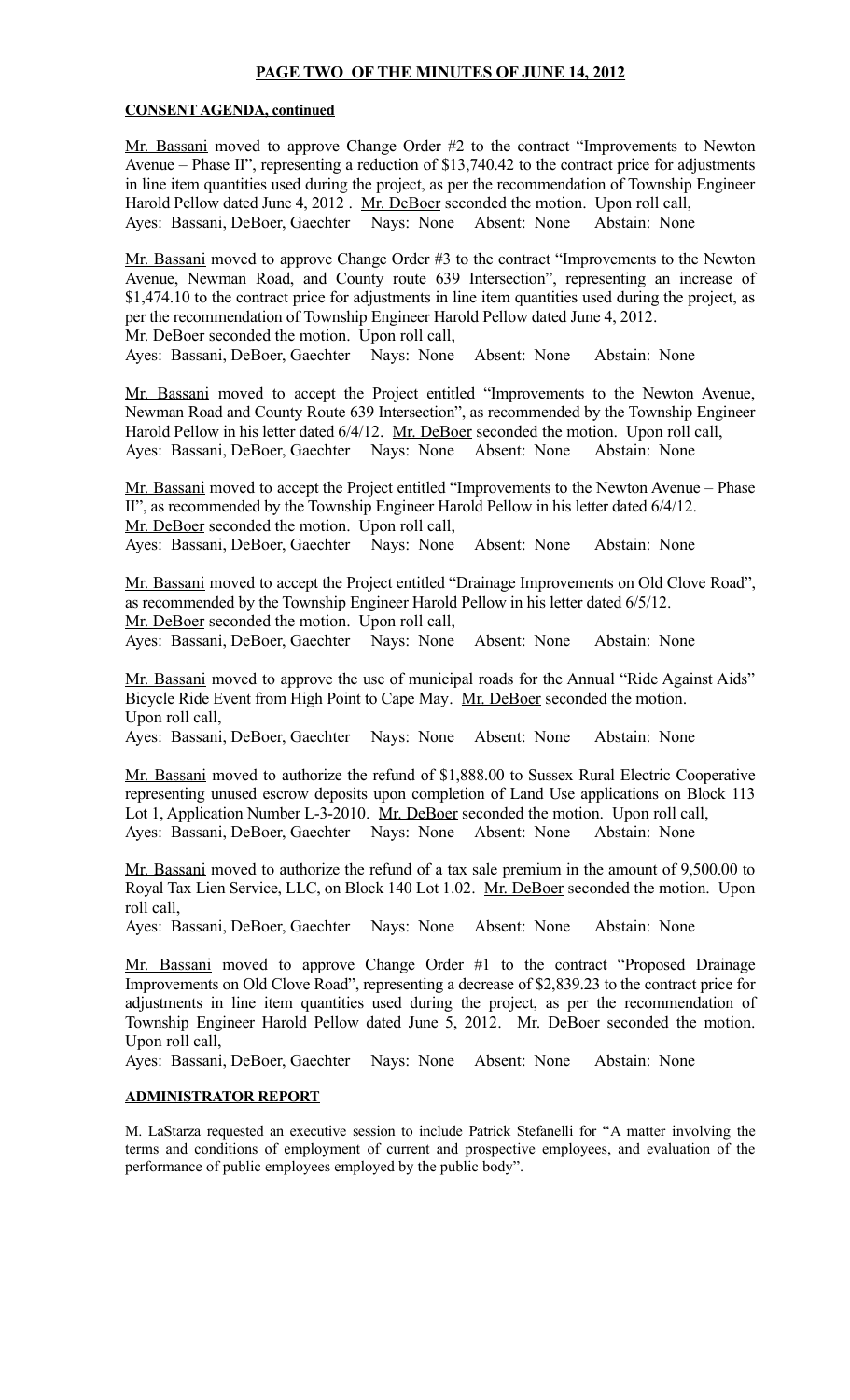## **PAGE THREE OF THE MINUTES OF JUNE 14, 2012**

#### **ADMINISTRATOR REPORT, continued**

**Perry Little Request** – M. LaStarza requested the governing body to see Email report of 5/31/12, "Request for subdivision of town owned lot to sell it." Mayor Gaechter voiced concern with the need for a subdivision and stated that he would prefer annexing the entire piece to Perry Little instead. Mr. Garofalo explained that we could not compel the Little's to take the entire property, but certainly could attempt to make this a condition of the sale. Mr. DeBoer questioned if that would change the sale price of the property. The governing body asked that this matter be tabled for June 28, 2012. (See further discussion under Open Public Session)

#### **Zaccaria Request** – Gifting of Land

Mr. Bassani moved to approve the following:

BE IT RESOLVED by the Mayor and Township Committee of the Township of at a regularly scheduled meeting on June 14, 2012, as follows:

WHEREAS, Mary Zaccaria, One Grey Terrace, Woodland Park, NJ 07424 is the owner of Block 36, Lot 14.02, on the Tax Map of the Township of Wantage, County of Sussex and State of New Jersey; and

WHEREAS, Rhea Massaro has offered to convey Block 36, Lot 14.02, on the Tax Map of the Township of Wantage to the Township.

NOW, THEREFORE, BE IT RESOLVED, as follows:

The Township of Wantage, in lieu of foreclosing on the property known as Block 36, Lot 14.02, on the Tax Map of the Township of Wantage, County of Sussex and State of New Jersey, agrees to accept a conveyance of this property in accordance with N.J.S.A. 40A:12-5. This resolution shall take effect immediately.

Mr. DeBoer seconded the motion.

Ayes: Bassani, DeBoer, Gaechter Nays: None Absent: None Abstain: None

**Garbarino Request** – M. LaStarza asked the governing body to see letter from Mr. Garbarino, undated, "Re: 73 North Shore Drive Block 63 Lot 20." Mr. Garofalo informed the governing body that we do not include any reference to donations made in accordance with Internal Revenue Code. That is the responsibility of a tax professional. A brief discussion took place regarding the location of the property. Mr. DeBoer requested Kristy Lockburner take a look at this property before any decision be made.

#### **ATTORNEY REPORT**: None

### **COMMITTEE REPORTS**

Mayor Gaechter congratulated Morgan Ziegler, Miss Wantage 2012; Delainey Bona, Little Miss Wantage 2012; and Hunter Colin Baker, Little Mr. Wantage 2012.

Mayor Gaechter thanked all the volunteers and Recreation Commission who worked so hard to get the vendors and the helicopter that made Wantage Day such a success.

Mr. DeBoer agreed and asked Karen Merritt, Recreation Member, to pass along the governing body's appreciation.

#### **OLD BUSINESS:** None

**NEW BUSINESS**

#### **Approval of Minutes**

Mr. Bassani moved to approve the Regular and Executive Session Minutes of the meeting held on May 24, 2012. Mr. DeBoer seconded the motion. Upon roll call, Ayes: Bassani, DeBoer, Gaechter Nays: None Absent: None Abstain: None

### **OPEN PUBLIC SESSION**

Mayor Gaechter opened the meeting to the public at this time, for any questions or comments involving the good and welfare of the community.